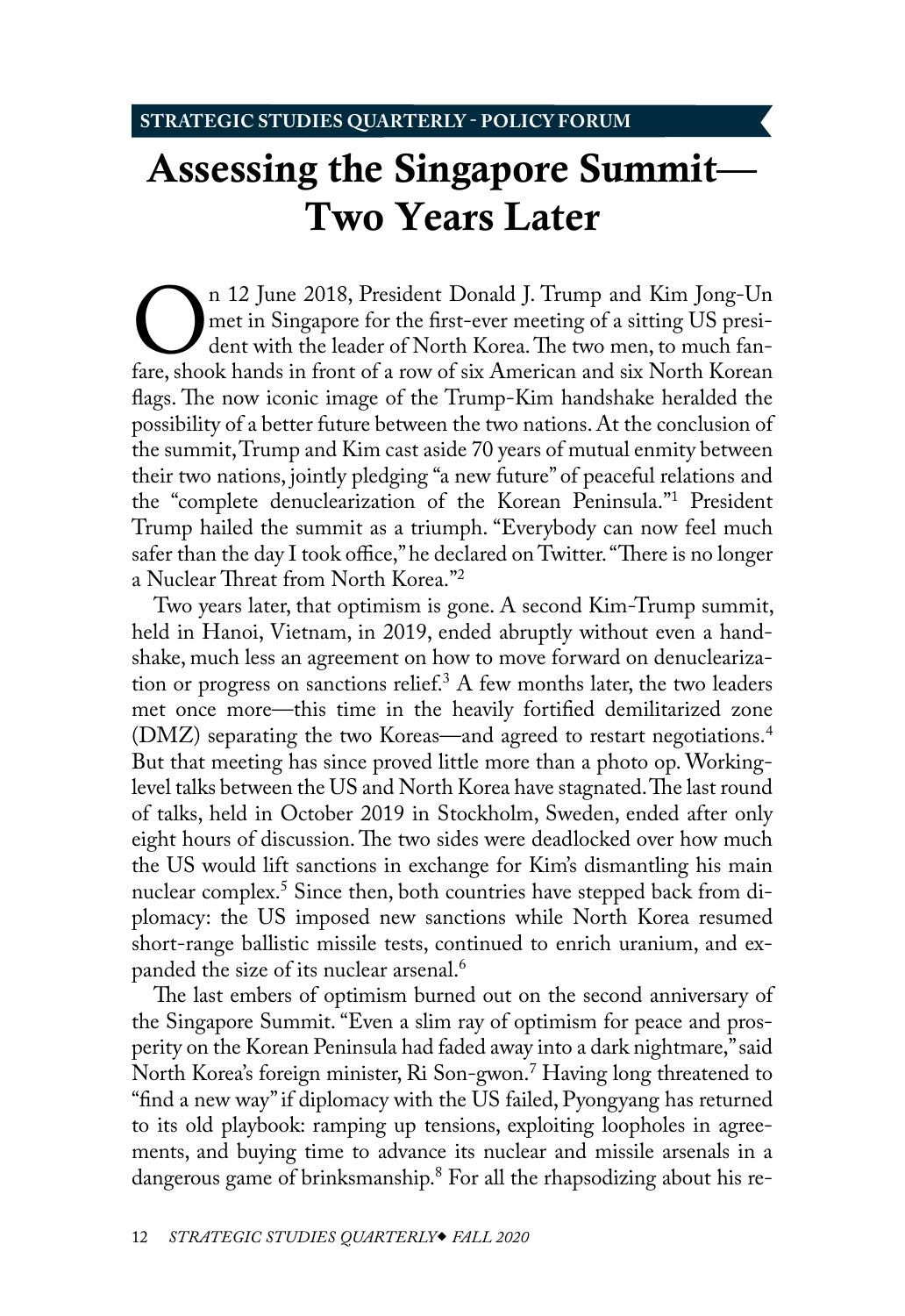<span id="page-1-0"></span>lationship with Kim—the praise of "beautiful letters" and the public musings that "we fell in love"—President Trump's efforts failed[.9](#page-7-0) He made a series of concessions, including the unilateral cancellation of annual military exercises between the US and South Korea, but got very little in return[.10](#page-7-0) Washington finds itself back where it started, but with North Korea now more nuclear capable and less isolated and its leader more self-assured.

The US can still learn a great deal from the events of the past two years. The diplomatic outreach to North Korea has exposed the limitations of personal diplomacy and the urgent need for the US to recalibrate its strategic objectives from denuclearization to limitations on the size and sophistication of the North's nuclear and missile arsenals. A comprehensive freeze is the best outcome at this point, but it will be harder to achieve after the string of failed diplomatic maneuvers. Washington and Pyongyang walked away from those talks convinced that "maximum pressure" works against the other. With the US and North Korea set to play a dangerous game of brinksmanship, the risks of miscalculation, inadvertent escalation, and war are now greater.

President Trump's personal diplomacy with Chairman Kim has done much to discredit the great man (or great woman) theory of history. During the 2016 presidential campaign, he extolled his "deal-making" skills, asking Americans to place their trust solely in him. Claiming that "I alone can fix" the foreign policy problems, he vowed to end the "international humiliation" and restore American prestige abroad.<sup>11</sup> Solving some of the toughest global challenges was simply a matter of striking deals with other world leaders. What mattered were the statesmen, not the structural forces shaping international politics or realpolitik calculations. Touting his experience negotiating business deals, the president claimed to know how to cultivate the kind of personal relationships that would resolve foreign policy disputes on terms more favorable to the US and elevate America's global standing in the process[.12](#page-7-0) That personalized approach to diplomacy has been on full display in his dealings with the North Korean leader. Since the start of diplomatic outreach to Pyongyang in 2018, Trump has touted his personal relationship with Kim, stating, "I have a good chemistry with him." The president claimed the relationship was responsible for a reduction in the North Korean threat to the US and its allies. "Look at the horrible threats that were made," Trump argued. "No more threats . . . No missiles."[13](#page-7-0) The president also credited his strong personal rapport with Kim for averting a war on the Korean Peninsula. He asserted, "Many good conversations with North Korea—it is going well. . . . If not for me, we would now be at War with North Korea!["14](#page-7-0)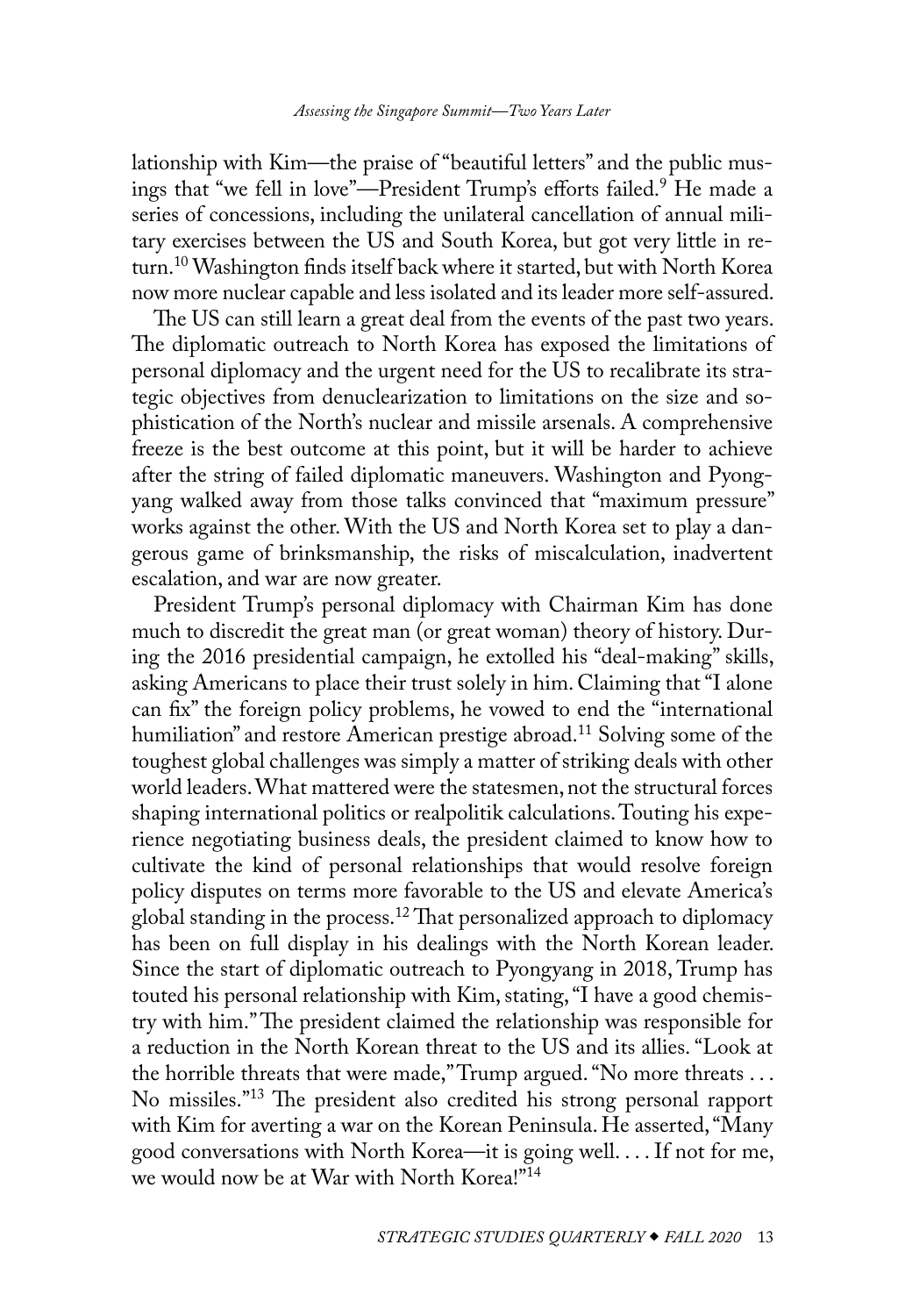<span id="page-2-0"></span>But those claims do not stand up to scrutiny. For one, President Trump seems to forget that he was the one who ramped up tensions with Pyongyang, famously calling Kim "Rocket Man" and threatening to "totally destroy" North Korea in an address to the United Nations General Assembly. What personal diplomacy accomplished was a reprieve from the tit-for-tat insults and mutual threats of preemptive strikes and nuclear war. Beyond that, the "bromance" produced meager results. North Korea returned remains of 55 US service members killed during the war, but 450 sets of remains—many of them later found not to be Americans—have been sent back in previous administrations[.15](#page-7-0) Pyongyang reportedly still has the remains of hundreds more US service members in its storage facilities, kept as bargaining chips in future negotiations.<sup>16</sup> The North released three American detainees from its custody, but it has made similar gestures in the past, including 11 Americans freed during the Obama administration.<sup>[17](#page-8-0)</sup>

Nor can the president take credit for Kim's moratorium on long-range missile and nuclear tests. On 21 April 2018, Kim declared that his country would cease intercontinental ballistic missile and nuclear tests in the leadup to the Singapore Summit. Kim's stated reason was entirely strategic, not personal: the North had "finished its mission." He added, "We no longer need any nuclear test or test launches of intermediate and intercontinental range ballistic missiles.["18](#page-8-0) In other words, the North Korean leader was now confident enough in his nuclear and long-range missile arsenals so as to make future testing of limited value. In coercion parlance, it constituted a "cheap signal."[19](#page-8-0) Kim has incurred few costs with his selfimposed testing pause, rendering it of little use in assessing whether his commitment to a diplomatic solution was credible or a bluff.

Despite heaping praise on Kim for being a "great leader" and "very smart guy," President Trump was not able to parlay his personal relationship with Kim into a diplomatic breakthrough.[20](#page-8-0) On 4 May 2019, two months after the failed Hanoi Summit, North Korea fired a new type of solid-fuel, short-range ballistic missile and tested two separate multiple launch systems. Since then, North Korea has conducted some 20 shortrange missile tests.<sup>21</sup> These tests did not break any promises made to the Trump administration since Singapore. However, the real significance lay in what they tell us about the limits of personal diplomacy. North Korea initiated missile tests in direct response to the US and South Korea's start of a combined military exercise, called Dong Maeng—a scaled-back exercise compared to the Foal Eagle and Key Resolve exercises carried out in previous years. Despite the reduced scope of Dong Maeng, North Korea perceived the exercise as threatening and a violation of the joint agree-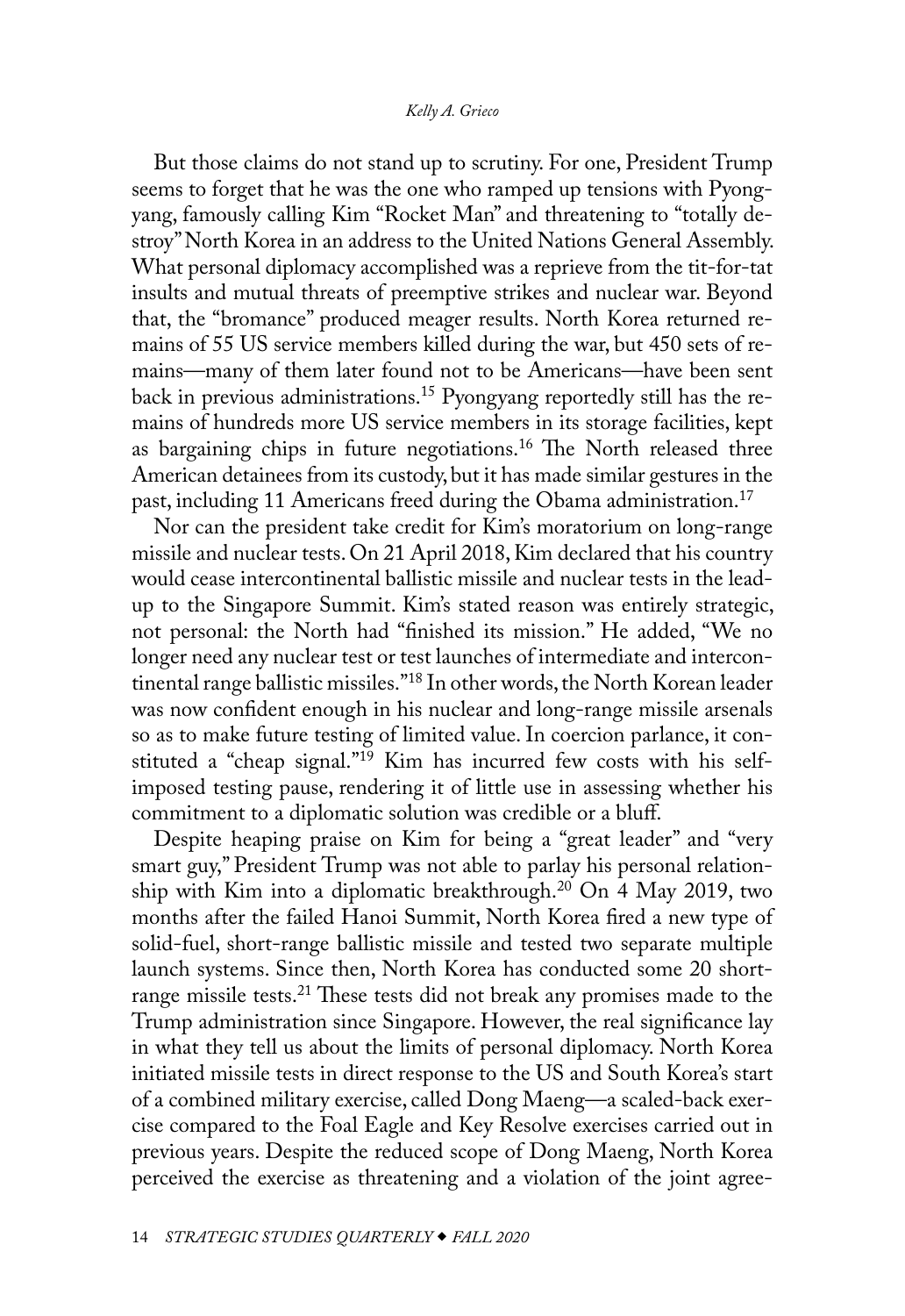<span id="page-3-0"></span>ment signed with the US. "They seriously rattled us," Kim admitted, and in his view, the exercise was evidence of Washington's "open hostile policy" toward Pyongyang. North Korea responded to the exercise with "corresponding acts"—missile tests calibrated to match the scope of allied drills[.22](#page-8-0) In short, Kim's personal rapport with the president held little sway in North Korea's strategic calculations.

If President Trump thought he could translate his personal relationship with Kim into a comprehensive nuclear deal, he was sorely mistaken. The efforts did not even end low-level provocations, and North Korea stated as much. Foreign Ministry adviser Kim Kye Gwan admitted his country's leader has "good personal feelings about President Trump" but cautioned that "they are, in the true sense of the word, 'personal.'"<sup>[23](#page-8-0)</sup> Warm personal feelings are not enough to resolve the nuclear standoff between the two countries.

Trump is not the first US president to forge close bonds with foreign leaders. President Franklin D. Roosevelt and Prime Minister Winston Churchill attempted to foster a strong personal relationship during the Second World War, meeting in person nine times, sending each other gifts and birthday greetings, and exchanging personal letters.<sup>24</sup> To be sure, the camaraderie between Roosevelt and Churchill helped in maintaining alliance cohesion during the war, but it could not settle their differences. Each pursued his country's definition of its national interests, allies or not.<sup>25</sup> They would have likely identified with the sentiments of President Richard Nixon, who observed, "There is an intangible factor which does not affect the relations between nations. . . . When there is trust between men who are leaders of nations, there is a better chance to settle differences than when there is no trust."[26](#page-8-0) Nixon harbored no great illusions about the shortcomings of personal diplomacy. "A smile or a handshake or an exchange of toasts or gifts or visits," he remarked, "will not by themselves have effect where there are great differences."[27](#page-8-0)

That is the case with North Korea today. President Trump's trademark personal diplomacy did not fail because he and Kim did not like each other. Rather, Kim operated under the structural constraints and limitations imposed on his country's foreign policy by its place in the international system. In this realpolitik world, he could not do personal favors for the American president when bargaining over his country's nuclear program. Given the enormous strategic consequences, he simply could not accept a deal against his country's national interests, even if he might like the man seated across from him at the negotiating table.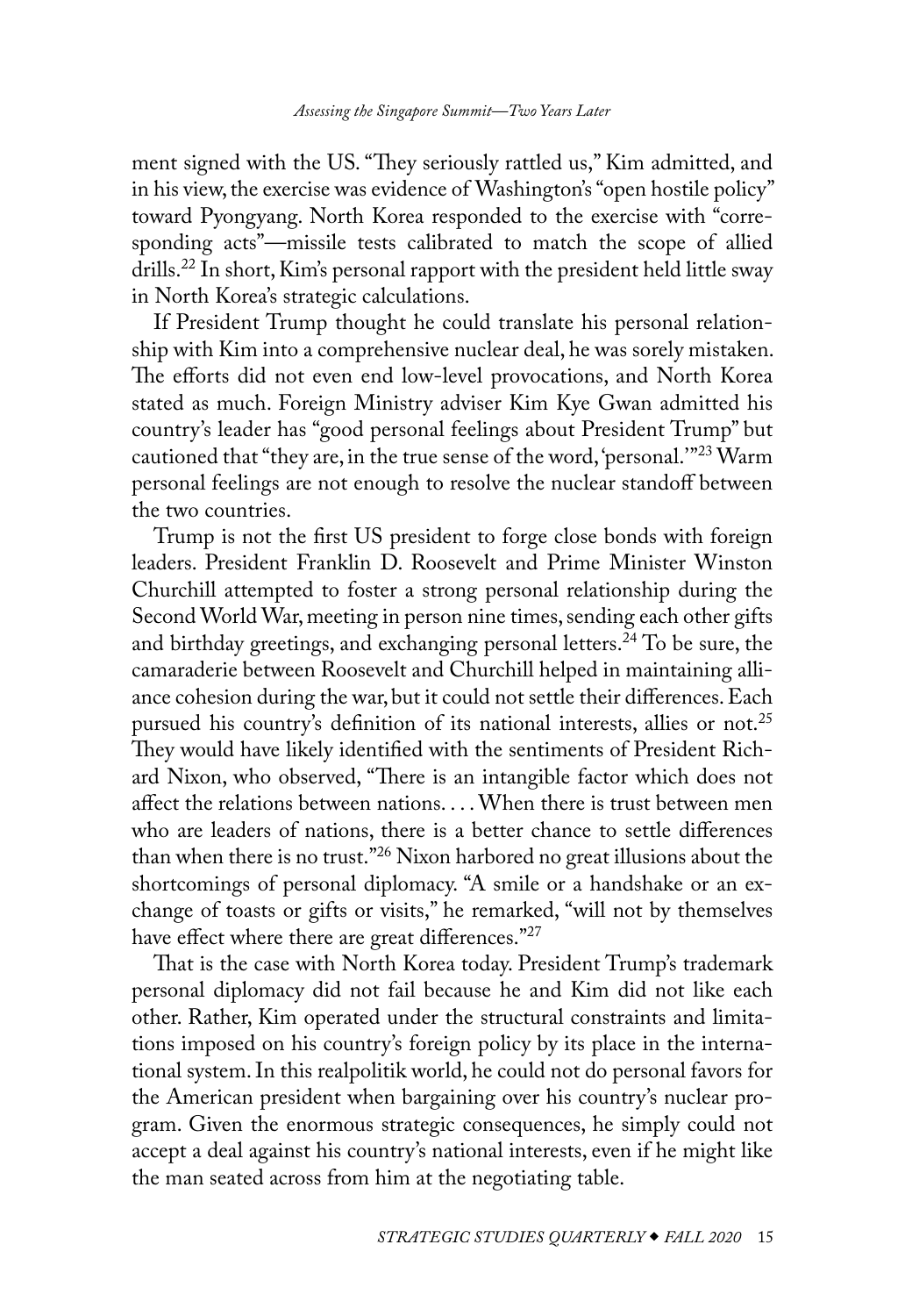<span id="page-4-0"></span>In clarifying each country's notion of its national interests, strategic preferences, and bargaining positions, the diplomatic process has offered a valuable lesson.[28](#page-8-0) If Washington learns anything from the past two years, it should be to give up the illusion it could ever provide Pyongyang with sufficient incentives to denuclearize. For the impoverished country, nuclear weapons—and a credible delivery capability—are the best means to ensure survival and deter a US attack. As Vipin Narang argues, North Korea has most likely adopted a nuclear strategy of asymmetric escalation threatening to use short-range nuclear weapons early in a military conflict against the US to degrade a conventional attack while retaining longrange nuclear missiles to deter nuclear retaliation by Washington. Given its conventional inferiority, Pyongyang would likely use nuclear weapons first to damage US and allied military bases in South Korea, Japan, and Guam for a chance to slow or halt a US attack. [29](#page-8-0) Thus, having a credible nuclear weapons capability is inextricably linked to North Korean survival.

Beyond that, nuclear weapons also advance other long-standing North Korean aims, such as weakening US alliances with Japan and South Korea, preserving its strategic independence from China, and acquiring international prestige and recognition.<sup>30</sup> After all, it was Kim's nuclear and missile weapons programs that led to direct negotiations with a sitting American president—a feat neither his father nor grandfather could claim.<sup>31</sup> It is not hard to see why the Kim regime would never surrender its nuclear capabilities. No deal could ever offer the regime sufficient security guarantees or adequate compensation for the loss of its nuclear standing.

In Singapore, Kim and Trump agreed to "work towards complete denuclearization of the Korean Peninsula." However, *denuclearization* is a term of art, subject to each side's interpretation of its precise meaning. For Washington, it meant the North would eventually hand over its nuclear weapons and missile systems and allow international inspectors into the country to monitor compliance. Denuclearization was shorthand for "complete, verifiable, irreversible denuclearization" (CVID). To Pyongyang, it meant something else altogether. North Korea interpreted the phrase to mean the eventual end of the US military alliance with South Korea—including the US provision of a nuclear umbrella—and, more broadly, global nuclear disarmament.<sup>[32](#page-9-0)</sup> The vague wording of the Singapore joint declaration allowed Trump and Kim to paper over those differences, as neither leader committed to taking concrete actions on denuclearization.

It was hardly surprising, then, that Washington and Pyongyang found themselves at odds when they attempted to turn that vague pledge into substantive steps toward denuclearization. North Korea has stuck stub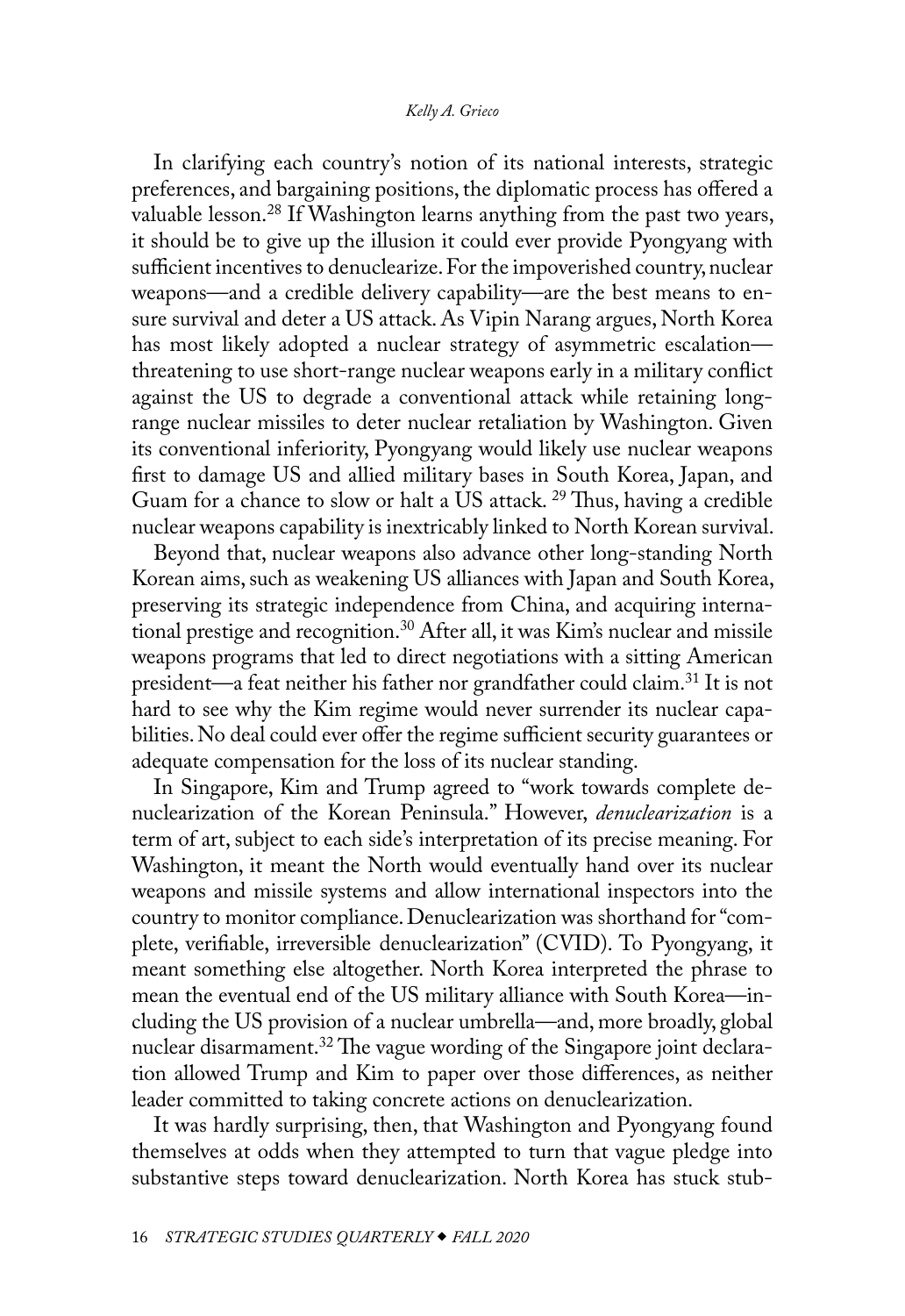<span id="page-5-0"></span>bornly to the same negotiating position, which rejects nuclear reversal out of hand. Similarly, the Trump administration has doubled down on the goal of complete denuclearization. Following the collapse of the Hanoi Summit, a senior official in the Trump administration insisted that "nobody in the administration advocates a step-by-step approach." "In all cases," he added, "the expectation is a complete denuclearization of North Korea as a condition for all the other steps."[33](#page-9-0) In response, North Korea accused the Trump administration of advancing a "unilateral and gangsterlike demand for denuclearization.["34](#page-9-0)

On the second anniversary of the Singapore Summit, Pyongyang complained that Washington continues to make "nonsensical remarks that denuclearization of the Korean Peninsula is still a secure goal of the US" and suggested it would expand its nuclear weapons program in response.<sup>35</sup> Put simply, North Korea has repeatedly told the US that it is a nuclear power, and it has no intention of going back. Should Washington nevertheless persist with its ill-conceived pursuit of denuclearization, it will only meet with failure. Whereas the US goal of denuclearization once required discouraging the North Koreans from acquiring nuclear weapons, it now requires persuading them to reverse course and relinquish existing capabilities—a much greater task. What was once a situation of deterrence has turned into one of compellence. The latter is harder because Pyongyang would have to publicly give way to Washington's demands even though it would risk regime survival, loss of face, and damage to its international reputation.<sup>[36](#page-9-0)</sup> The US thus needs to recalibrate its expectations about what it can hope to accomplish with diplomatic negotiations. It may *want* to denuclearize the country, but what does it *need* to live with a nuclear North Korea? It is a question that needs an urgent answer.

Each day that passes without an agreement is one that gives North Korea more time to expand its nuclear programs and evade international sanctions.[37](#page-9-0) In the two years since the Singapore Summit, Pyongyang has amassed enough fuel for about 20 additional nuclear weapons.<sup>38</sup> Gen John E. Hyten, vice chairman of the Joint Chiefs of Staff, recently warned, "North Korea has been building new missiles, new capabilities, [and] new weapons as fast as anybody on the planet."[39](#page-9-0) At the same time, North Korea has revitalized its relationship with China and Russia, both of which have weakened sanctions and aided Pyongyang's illicit commerce.<sup>40</sup> North Korea's strategic position is better now than it was when Kim and Trump first met in Singapore and continues to improve, thus increasing its leverage in future negotiations. Put simply, time favors North Korea, not the United States.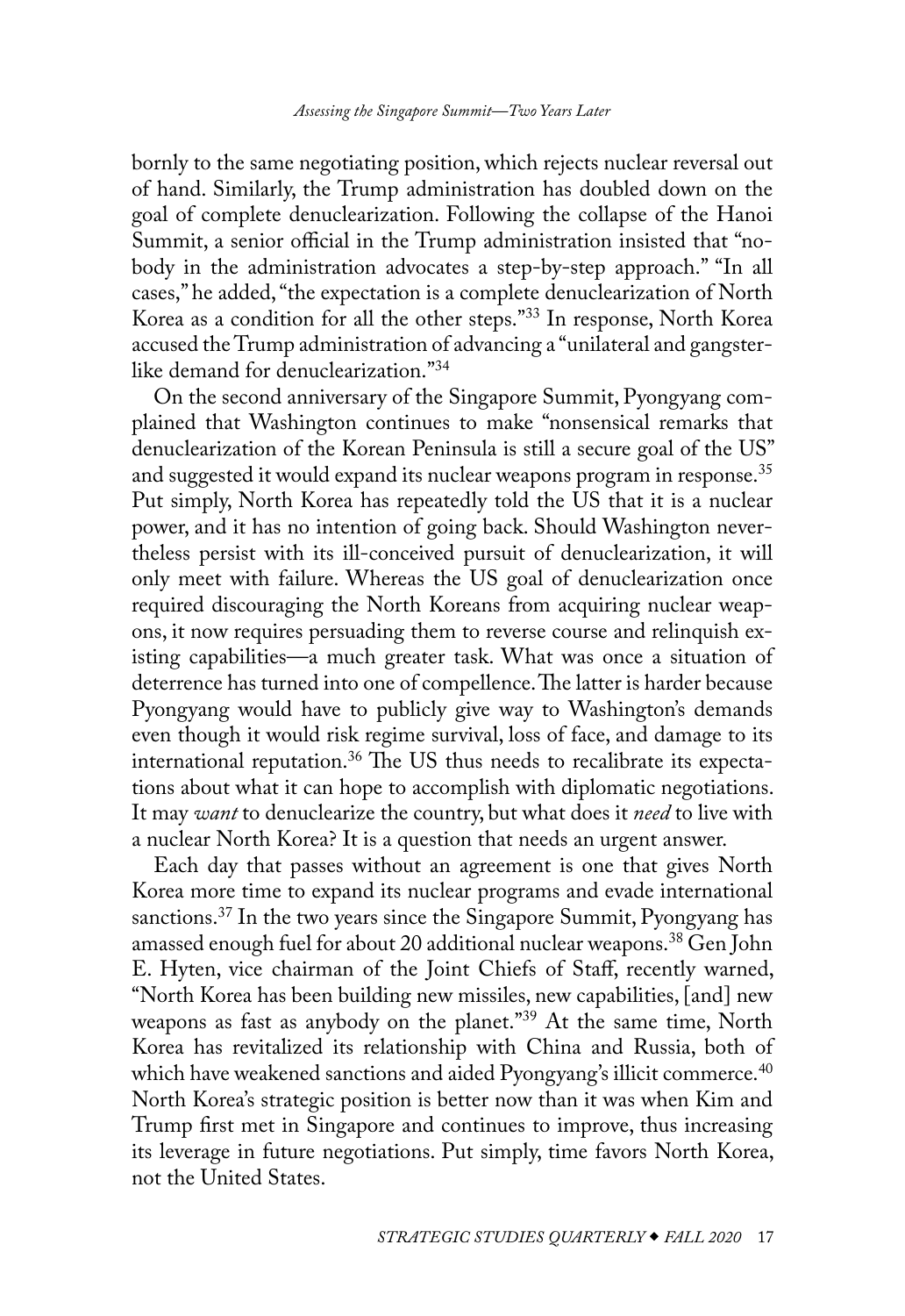<span id="page-6-0"></span>Accepting these strategic realities, the US urgently needs not only to recalibrate its negotiating position but also to shift its objective—from denuclearization to limiting the size and sophistication of North Korea's nuclear missile arsenals. In pursuing a comprehensive freeze, the US should prioritize no further development, production, or testing of miniaturized thermonuclear weapons, solid-fuel missiles, long-range ballistic missiles, and their launch platforms.<sup>41</sup> In addition, the US should aim to rein in the transfer of sensitive nuclear technology and know-how from North Korea to other countries—a pressing goal given its history of assisting Syria with its chemical weapons program and a suspected nuclear re-actor that Israel destroyed in 2006.<sup>[42](#page-9-0)</sup>

 Importantly, a comprehensive freeze appears to fall within the realm of possibility. At the start of the year, Kim stated that "the scope and depth of bolstering our deterrent will be properly coordinated depending on the US future attitude" toward his country. This indicates that Kim might be willing to put future development of his nuclear and missile arsenals on the negotiating table, but not existing capabilities. Of course, Pyongyang will want sanctions relief in return. But trading sanctions relief for a comprehensive freeze is the best the US can expect to achieve. The big deal the Trump administration sought is certainly dead, but diplomacy still offers a pathway for constraining, even if not eliminating, the North's nuclear and missile capabilities.

Unfortunately, there is a real danger that such an agreement will not come to pass. Both Washington and Pyongyang seem to have walked away from the summits with the strengthened belief that "maximum pressure" is effective. To many in Washington, the fact that Kim prioritized sanctions relief in his talks with Trump reinforces that the maximum pressure campaign—the escalating series of sanctions and twitter threats had worked to bring Kim to the negotiating table.<sup>43</sup> A Washington think tank with close ties to the Trump administration has called for a "maximum pressure 2.0" campaign against North Korea.<sup>44</sup> Likewise, the North Koreans seem to have taken away that provocation, demands, and intransigence are enough to soften the US negotiating position. North Korean missile tests serve to remind Washington that Pyongyang can quickly ramp up the pressure if diplomacy fails to deliver some tangible sanctions relief.<sup>45</sup> There is a real danger that both countries will not moderate but double down on their hardline policies, increasing the risk of war. **NO** 

> **Kelly A. Grieco** Air Command and Staff College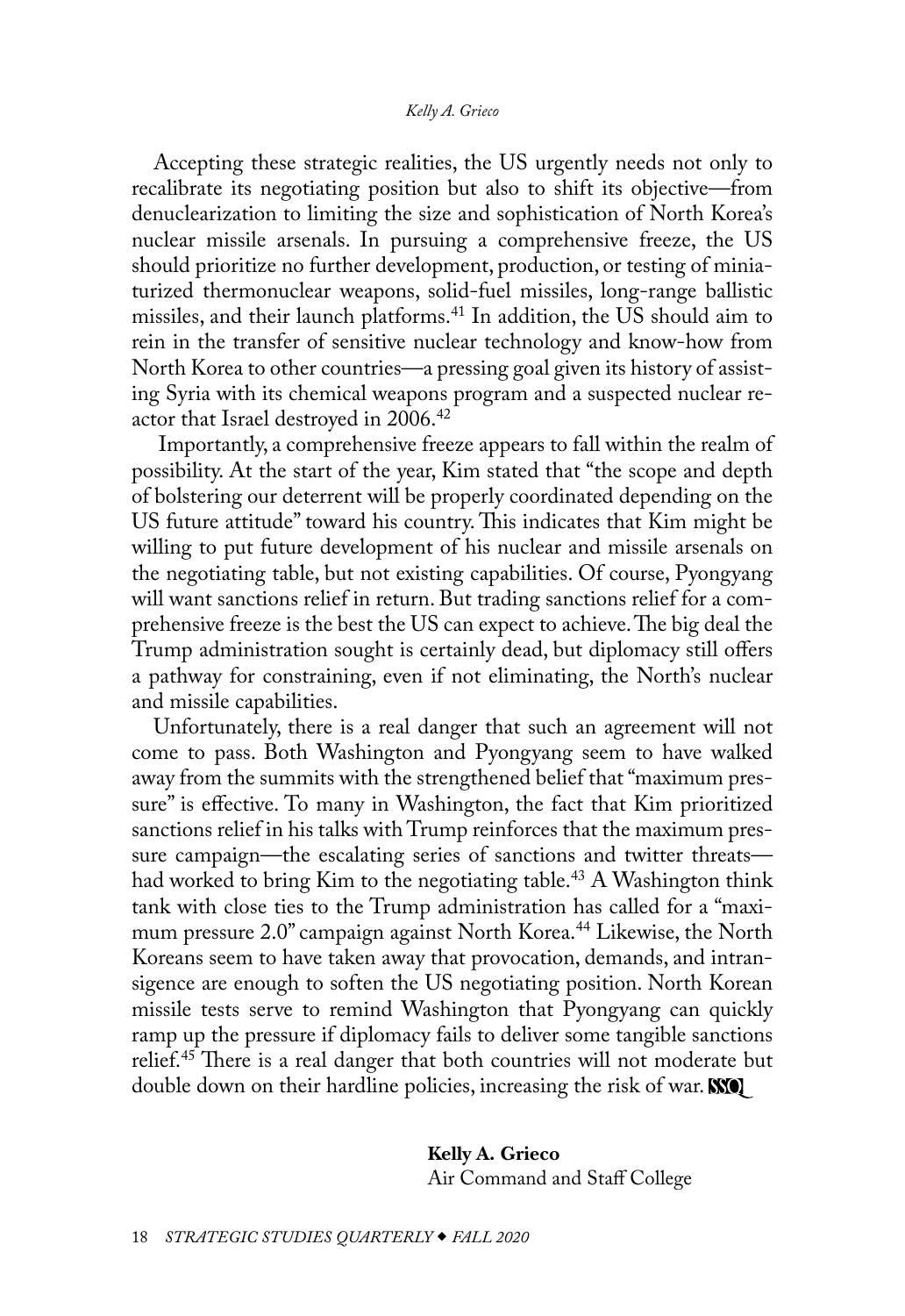## <span id="page-7-0"></span>**Notes**

[1](#page-0-0). "Joint Statement of President Donald J. Trump of the United States of America and Chairman Kim Jong Un of the Democratic People's Republic of Korea at the Singapore Summit," press release, The White House, 12 June 2018, [https://www.whitehouse.gov/.](https://www.whitehouse.gov/briefings-statements/joint-statement-president-donald-j-trump-united-states-america-chairman-kim-jong-un-democratic-peoples-republic-korea-singapore-summit/)

[2](#page-0-0). Eileen Sullivan, "Trump Says 'There is No Longer a Nuclear Threat' after Kim Jong-un Meeting," *New York Times*, 13 June 2018, [https://www.nytimes.com/.](https://www.nytimes.com/2018/06/13/us/politics/trump-north-korea-nuclear-threat-.html)

[3](#page-0-0). Josh Dawsey and Philip Rucker, " 'Sometimes You Have to Walk': Trump Leaves Summit Empty-Handed at Tough Point in Presidency," *Washington Post*, 28 February 2019, [https://www.washingtonpost.com/](https://www.washingtonpost.com/politics/sometimes-you-have-to-walk-trump-leaves-summit-empty-handed-at-tough-point-in-presidency/2019/02/28/b7aafd9c-3b46-11e9-a06c-3ec8ed509d15_story.html).

[4](#page-0-0). Peter Baker and Michael Crowley, "Trump Steps into North Korea and Agrees with Kim John-un to Resume Talks," *New York Times*, 20 June 2019, [https://www.nytimes.com/](https://www.nytimes.com/2019/06/30/world/asia/trump-north-korea-dmz.html).

[5](#page-0-0). David E. Sanger, "US Nuclear Talks with North Korea Break Down in Hours," *New York Times,* 5 October 2019, [https://www.nytimes.com/.](https://www.nytimes.com/2019/10/05/us/politics/trump-north-korea-nuclear.html)

[6](#page-0-0). Spencer S. Hsu and Ellen Nakashima, "US Brings Massive N. Korean Sanctions Case, Targeting State-Owned Bank and Former Government Officials," *Washington Post*, 28 May 2020, [https://www.washingtonpost.com/](https://www.washingtonpost.com/local/legal-issues/us-brings-largest-ever-n-korean-sanctions-case-targeting-state-owned-bank-and-senior-government-officials/2020/05/28/3b23f616-a02b-11ea-b5c9-570a91917d8d_story.html); Ankit Panda, "What Was Behind North Korea's Busy March 2020 Missile Launches?" *The Diplomat*, 8 April 2020, [https://thediplomat.com/](https://thediplomat.com/2020/04/what-was-behind-north-koreas-busy-march-2020-missile-launches/); and Sharon Shi and Clément Bürge, "While Trump and Kim Talk, North Korea Appears to Expand Its Nuclear Arsenal," *Wall Street Journal*, [https://](https://www.wsj.com/articles/while-trump-and-kim-talk-north-korea-appears-to-expand-its-nuclear-arsenal-11564059627) [www.wsj.com/](https://www.wsj.com/articles/while-trump-and-kim-talk-north-korea-appears-to-expand-its-nuclear-arsenal-11564059627).

[7](#page-0-0). "Our Message to U.S. Is Clear: Ri Son Gwon, Minister of Foreign Affairs of DPRK," *KCNA Watch*, 12 June 2020, [https://kcnawatch.org/](https://kcnawatch.org/newstream/1591940601-72980278/our-message-to-u-s-is-clear-ri-son-gwon-minister-of-foreign-affairs-of-dprk/).

[8](#page-0-0). Choe Sang-Hun, "What Kim Jong-un's Latest Threats Say about His Trump Strategy," *New York Times*, 1 January 2020, [https://www.nytimes.com/](https://www.nytimes.com/2020/01/01/world/asia/north-korea-kim-trump.html).

[9](#page-1-0). Roberta Rampton, " 'We Fell in Love': Trump Swoons over Letters from North Korea's Kim," Reuters, 29 September 2018, [https://www.reuters.com/](https://www.reuters.com/article/us-northkorea-usa-trump/we-fell-in-love-trump-swoons-over-letters-from-north-koreas-kim-idUSKCN1MA03Q).

[10](#page-1-0). Simon Denyer, "U.S. and South Korea Postpone Military Drills in Bid to Save North Korea Dialogue, *Washington Post*, 17 November 2019, [https://www.washington](https://www.washingtonpost.com/world/us-and-south-korea-postpone-military-drills-in-bid-to-save-north-korea-dialogue/2019/11/17/4b95b74a-0900-11ea-b388-434b5c1d7dd8_story.html) [post.com/](https://www.washingtonpost.com/world/us-and-south-korea-postpone-military-drills-in-bid-to-save-north-korea-dialogue/2019/11/17/4b95b74a-0900-11ea-b388-434b5c1d7dd8_story.html).

[11](#page-1-0). "Full Text: Donald Trump 2016 RNC Draft Speech Transcript," *Politico*, 21 July 2016, [https://www.politico.com/.](https://www.politico.com/story/2016/07/full-transcript-donald-trump-nomination-acceptance-speech-at-rnc-225974)

[12](#page-1-0). Richard Fontaine, "A Troubling Pattern of Personal Diplomacy," *The Atlantic*, 29 December 2018, [https://www.theatlantic.com/](https://www.theatlantic.com/ideas/archive/2018/12/trumps-pattern-personalized-diplomacy-upended-syria/579145/); Michael McFaul, "Why Trump's Personalized Approach to Diplomacy Is Bad for America," *Washington Post*, 28 June 2018, [https://www.washingtonpost.com/](https://www.washingtonpost.com/news/global-opinions/wp/2018/06/28/why-trumps-personalized-approach-to-diplomacy-is-bad-for-america/); and Brad Glosserman, "Donald Trump and the Great Man Theory of Politics," *Japan Times*, 18 March 2020, [https://www.japantimes.co.jp/.](https://www.japantimes.co.jp/opinion/2020/03/18/commentary/world-commentary/donald-trump-great-man-theory-politics/)

[13](#page-1-0). "President Trump on Christine Blasey Ford, His Relationship with Vladimir Putin and Kim Jong Un and More," interview by Leslie Stahl, *CBS 60 Minutes*, 15 October 2018, [https://www.cbsnews.com/.](https://www.cbsnews.com/news/donald-trump-full-interview-60-minutes-transcript-lesley-stahl-2018-10-14/)

[14](#page-1-0). John Wagner, "Trump: 'If Not for Me,' United States Would Be at War with North Korea," *Washington Post*, 3 July 2018, [https://www.washingtonpost.com/.](https://www.washingtonpost.com/politics/trump-if-not-for-me-united-states-would-be-at-war-with-north-korea/2018/07/03/aead7a64-7ddf-11e8-b660-4d0f9f0351f1_story.html)

[15](#page-2-0). Dave Phillips, "Whose Bones Has North Korea Returned? It May Take Years to Know," *New York Times*, 1 August 2018, [https://www.nytimes.com/](https://www.nytimes.com/2018/08/01/us/north-korea-mia-remains.html).

[16](#page-2-0). Alex Ward, "North Korea Returns Remains of 55 US Service Members," *Vox*, 27 July 2018, [https://www.vox.com/](https://www.vox.com/2018/7/27/17621448/north-korea-trump-remains-55-war).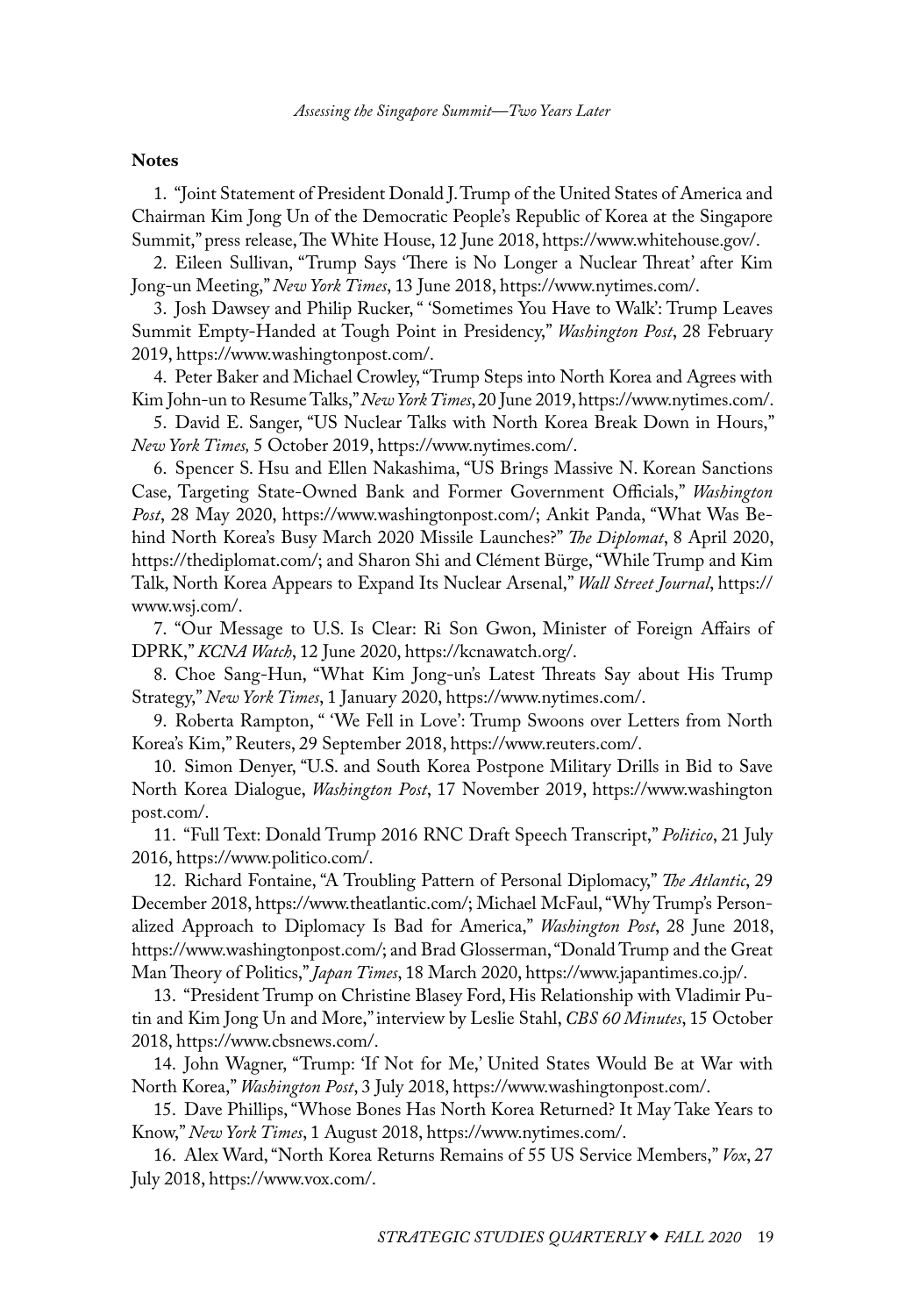## *Kelly A. Grieco*

<span id="page-8-0"></span>[17](#page-2-0). Ken Dilanian, "From 'Beautiful Letters' to 'a Dark Nightmare': How Trump's North Korea Gamble Went Bust," *NBC News*, 13 June 2020, [https://www.nbcnews.com/](https://www.nbcnews.com/news/north-korea/beautiful-letters-dark-nightmare-how-trump-s-north-korea-gamble-n1230866).

[18](#page-2-0). Anna Fifield, "North Korea Says It Will Suspend Nuclear and Missile Tests, Shut Down Test Site," *Washington Post*, 20 April 2018, [https://www.washingtonpost.com/.](https://www.washingtonpost.com/world/north-korean-leader-suspends-nuclear-and-missile-tests-shuts-down-test-site/2018/04/20/71ff2eea-44e7-11e8-baaf-8b3c5a3da888_story.html)

[19](#page-2-0). James D. Fearon, "Signaling Foreign Policy Interests: Tying Hands versus Sinking Costs," *Journal of Conflict Resolution* 41, no. 1 (1997): 68–90, [https://web.stanford.edu/.](https://web.stanford.edu/group/fearon-research/cgi-bin/wordpress/wp-content/uploads/2013/10/Signaling-Foreign-Policy-Interests-Tying-Hands-versus-Sinking-Costs.pdf)

[20](#page-2-0). Meghan Keneally, "Trump Calls Kim a 'Tough Guy' When Asked about North Korea's Human Rights Abuses," *ABC News*, 14 June 2018, [https://abcnews.go.com/;](https://abcnews.go.com/International/trump-calls-kim-tough-guy-asked-north-korean/story?id=55891550) and "US North Korea Summit: Trump Calls Kim Jong Un 'a Great Leader' with a 'Tremendous Future," USA Today, 27 February 2019, [https://www.usatoday.com/](https://www.usatoday.com/videos/news/politics/2019/02/27/https-livestream-accounts-16944724-events-8581279-player-width-640-height-360-enableinfoandactiv/3001674002/).

[21](#page-2-0). Missile Defense Project, "Missiles of North Korea," *Missile Threat*, Center for Strategic and International Studies, 14 June 2018, last modified 23 June 2020, [https://](https://missilethreat.csis.org/country/dprk/) [missilethreat.csis.org/.](https://missilethreat.csis.org/country/dprk/) See also Ankit Panda and Vipin Narang, "Why North Korea Is Testing Missiles Again," *Foreign Affairs*, 16 May 2019, [https://www.foreignaffairs.com/;](https://www.foreignaffairs.com/articles/north-korea/2019-05-16/why-north-korea-testing-missiles-again) and Panda, "What Was Behind North Korea's Busy March?"

[22](#page-3-0). Simon Denyer, "North Korea's Kim Open to Third Trump Summit—but Only if U.S. Changes Its Stance," *Washington Post*, 13 April 2019, [https://www.washingtonpost](https://www.washingtonpost.com/world/north-koreas-kim-open-to-third-trump-summit--but-only-if-us-changes-its-stance/2019/04/13/a24b90be-5db6-11e9-b8e3-b03311fbbbfe_story.html) [.com/](https://www.washingtonpost.com/world/north-koreas-kim-open-to-third-trump-summit--but-only-if-us-changes-its-stance/2019/04/13/a24b90be-5db6-11e9-b8e3-b03311fbbbfe_story.html). See also Panda and Narang, "Why North Korea Is Testing."

[23](#page-3-0). Choe Sang-Hun, "Happy Birthday, Trump Tells Kim. Not Enough, Says North Korea," *New York Times*, 11 January 2020, [https://www.nytimes.com/](https://www.nytimes.com/2020/01/11/world/asia/trump-kim-jong-un-birthday.html).

[24](#page-3-0). Warren F. Kimball, *Forged in War: Roosevelt, Churchill, and the Second World War*  (New York: William Morrow and Co., Inc., 1997).

[25](#page-3-0). Mark A. Stoler, *Allies and Adversaries: The Joint Chiefs of Staff, The Grand Alliance, and U.S. Strategy in World War II* (Chapel Hill, NC: University of North Carolina Press, 2000).

[26](#page-3-0). Richard Nixon, "President's News Conference of March 4, 1969," in *Public Papers of the Presidents of the United States, Richard M. Nixon: Containing the Public Messages, Speeches, and Statements of the President, 1969* (Washington, DC: US Government Printing Office, 1971), 180, [https://www.govinfo.gov/.](https://www.govinfo.gov/content/pkg/PPP-1969-book1/pdf/PPP-1969-book1.pdf) See also Tizoc Chavez, "Donald Trump Needs to Learn That Personal Diplomacy Has Its Limits," *Tennessean*, 4 April 2019, [https://www.tennessean.com/.](https://www.tennessean.com/story/opinion/2019/04/04/trumps-north-korean-diplomacy-has-limits/3215430002/)

[27](#page-3-0). Nixon, 180.

[28](#page-4-0). On the informational impediments to reaching international agreements, see James D. Fearon, "Rationalist Explanations for War," *International Organization* 49, no. 3 (Summer 1995): 379–414, [https://web.stanford.edu/](https://web.stanford.edu/group/fearon-research/cgi-bin/wordpress/wp-content/uploads/2013/10/Rationalist-Explanations-for-War.pdf).

[29](#page-4-0). Vipin Narang, "Why Kim Jong Un Wouldn't Be Irrational to Use a Nuclear Bomb First," *Washington Post*, 8 September 2017, [https://www.washingtonpost.com/](https://www.washingtonpost.com/outlook/why-kim-jong-un-wouldnt-be-irrational-to-use-a-nuclear-bomb-first/2017/09/08/a9d36ca4-934f-11e7-aace-04b862b2b3f3_story.html). See also Vipin Narang, *Nuclear Strategy in the Modern Era: Regional Powers and International Conflict* (Princeton, NJ: Princeton University Press, 2014).

[30](#page-4-0). See Robert Jervis and Mira Rapp-Hooper, "Perception and Misperception on the Korean Peninsula," *Foreign Affairs*, May/June 2018, [https://www.foreignaffairs.com/;](https://www.foreignaffairs.com/articles/north-korea/2018-04-05/perception-and-misperception-korean-peninsula) Victor D. Cha, "Weak but Still Threatening," in Victor D. Cha and David C. Kang, eds., *Nuclear North Korea: A Debate on Engagement Strategies* (New York: Columbia University Press, 2018), 13–40; and Jung H. Pak, "What Kim Wants: The Hopes and Fears of North Korea's Dictator," *Foreign Affairs*, May/June 2020, [https://www.foreignaffairs.com/.](https://www.foreignaffairs.com/articles/north-korea/2020-04-13/what-kim-wants)

[31](#page-4-0). Vipin Narang and Ankit Panda, "North Korea Is a Nuclear Power. Get Used to It," *New York Times*, 12 June 2018, [https://www.nytimes.com/.](https://www.nytimes.com/2018/06/12/opinion/trump-kim-summit-denuclearization-north-korea.html)